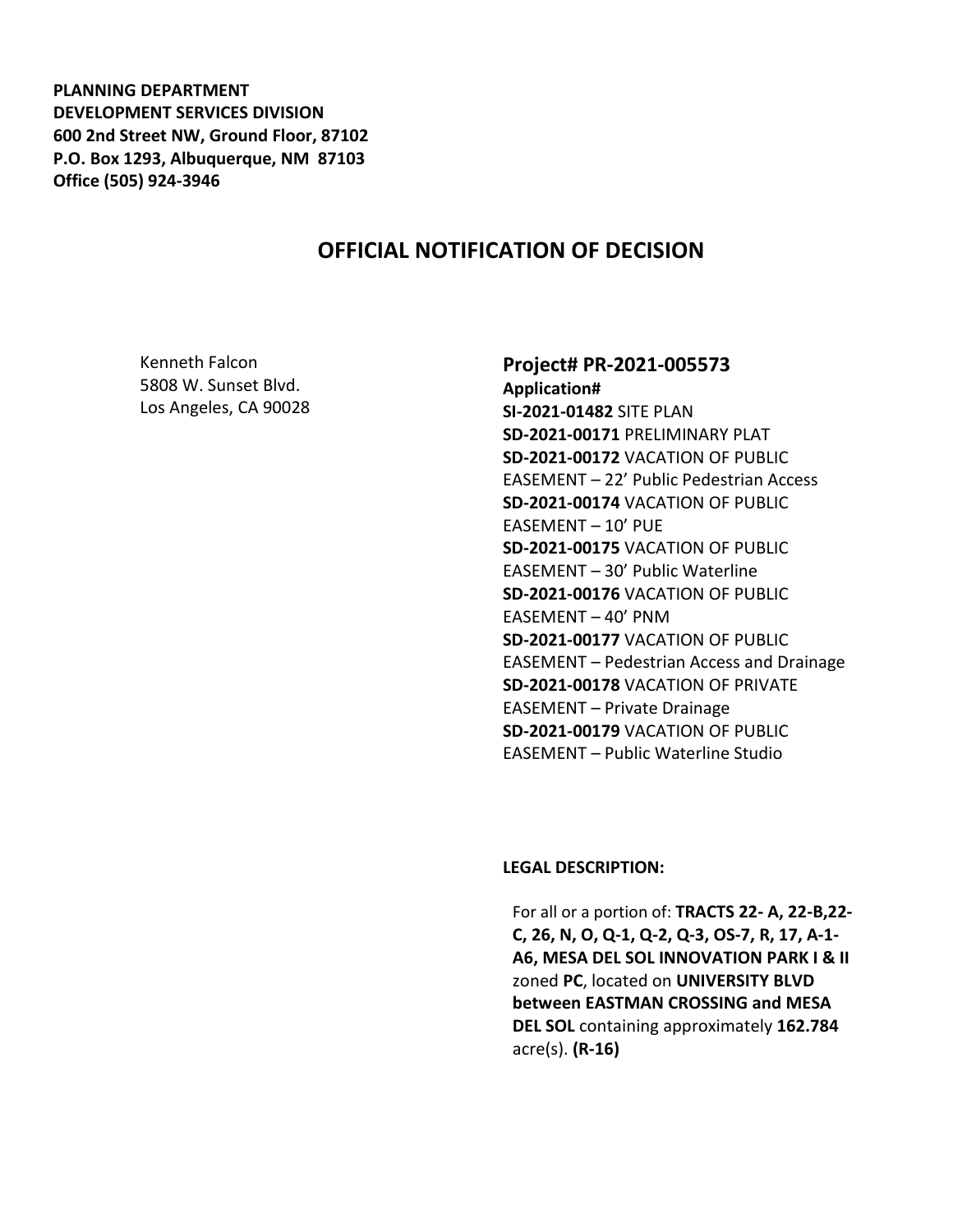Official Notice of Decision Project # PR-2021-005573 Applications# SI-2021-01482, SD-2021-00171, SD-2021-00172, SD-2021-00174, SD-2021-00175, SD-2021-00176, SD-2021-00177, SD-2021-00178, SD-2021-00179 Page 2 of 5

On March 2, 2022, the Development Review Board (DRB) held a public meeting concerning the above referenced applications and approved the requests, with delegation to ABCWUA and Planning, based on the following Findings:

### **SI-2021-01482 SITE PLAN**

- 1. This is a request to construct a 59,713 square feet of GFA building approximately 32-feet in height (Mill 2); construct a 79,111 square feet of GFA building approximately 32-feet in height (Mill 3); construct a 60,797 square feet of GFA building approximately 32-feet in height (Mill 4); construct a 85,000 square feet of GFA building approximately 50-feet in height (Production Office 2); construct eight 18,369 square feet of GFA buildings approximately 67-feet in height (Stages 10, 11, 12, 14, 15, 16, 17, and 18); construct four 30,686 square feet of GFA buildings approximately 67-feet in height (Support); construct four 1,788 square feet of GFA buildings approximately 67-feet in height (Backpack); construct two 25,433 square feet of GFA buildings approximately 77-feet in height (Stages 19 and 20); construct one 30,686 square feet of GFA building approximately 77-feet in height (Support); and construct one 1,788 square feet of GFA building approximately 77-feet in height (Backpack). The site plan is required to be reviewed by the Development Review Board (DRB) because per 6-5(G(1)(e)1. of the IDO the proposed development application area is larger than 5 acres in size and features more than 50,000 square feet of GFA of non-residential development.
	- 1. Pursuant to 6-6(I)(3) Review and Decision Criteria An application for a Site Plan DRB shall be approved if it meets all of the following criteria:
		- a. 6-6(I)(3)(a) *The Site Plan complies with all applicable provisions of this IDO, the DPM, other adopted City regulations, and any conditions specifically applied to development of the property in a prior permit or approval affecting the property.*

The dimensions, parking, and façade design meet/exceed the Mesa del Sol (MdS) Level B Master Plan/Framework Plan and IDO requirements.

An Alternative Landscape Plan was submitted for administrative review and was approved on February 24, 2022.

On December 21, 2021, the Zoning Hearing Examiner approved a Variance of 20 feet to allow intervals of 50 feet wall variations per PR-2021-005573, VA-2021- 00400.

*b.* 6-6(I)(3)(b) *The City's existing infrastructure and public improvements, including but not limited to its street, trail, drainage, and sidewalk systems, have adequate capacity to serve the proposed development, and any burdens on those systems have been mitigated to the extent practicable.*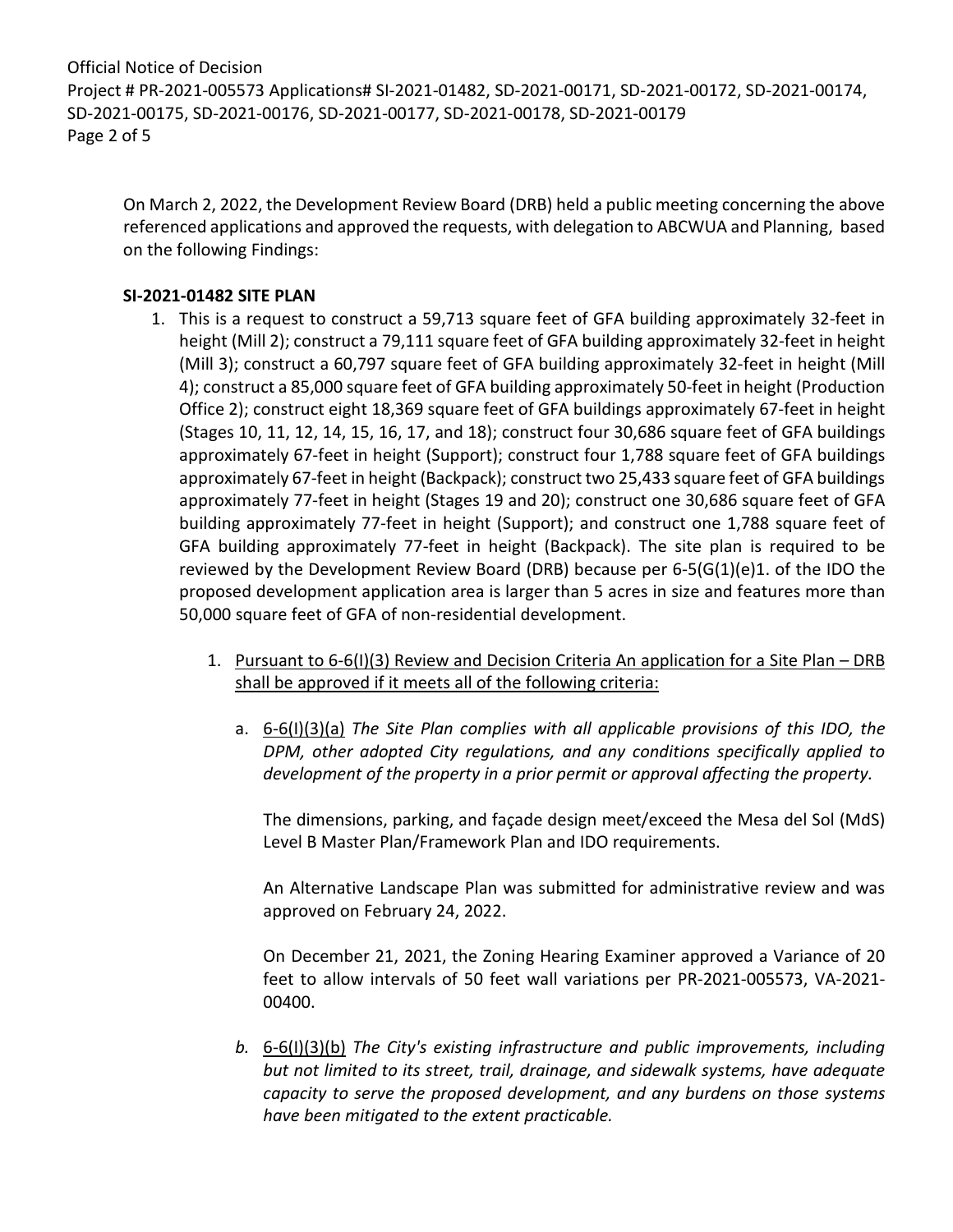Official Notice of Decision Project # PR-2021-005573 Applications# SI-2021-01482, SD-2021-00171, SD-2021-00172, SD-2021-00174, SD-2021-00175, SD-2021-00176, SD-2021-00177, SD-2021-00178, SD-2021-00179 Page 3 of 5

> The site has access to a full range of urban services including utilities, roads and emergency services. A Traffic Impact Study was required and submitted, and the suggested infrastructure improvements were added to the Infrastructure List approved with the associated Preliminary Plat (SI-2021-00171).

*c.* 6-6(I)(3)(c) *If the subject property is within an approved Master Development Plan, the Site Plan shall meet any relevant standards in the Master Development Plan in addition to any standards applicable in the zone district the subject property is in.*

The Site Plan as approved meets the relevant standards in the MdS Level B Master Plan/Framework Plan according to staff analysis and the Architectural Review Committee (ARC) of MdS.

- 2. The applicant provided notice as required by 6-1-1 of the IDO.
- 3. The proposed development is permitted within the PC zone district and the MdS Level B Master Plan/Framework Plan.

### **Conditions:**

- 1. This Site Plan is valid 7 years from DRB approval (3/2/2022). An extension may be requested prior to the expiration date.
- 2. Final sign off is delegated to ABCWUA for the submittal of revised entrance detail at the Water Authority access easement to the existing Mesa del Sol Reservoir, and the submittal of a revised utility plan, paper easements, and other documents and/or agreements as necessary to ensure compliance with the ABCWUA requirement for separate services on separate platted parcels.
- 3. Final sign off is delegated to Planning for a stop bar to be added to stop sign and crosswalk, and for the recorded Final Plat.
- 4. The applicant will obtain final sign off from ABCWUA and Planning by May 4, 2022 or the case may be scheduled for the next DRB hearing and could be denied her the DRB Rules of Procedure.

#### **SD-2021-00171 PRELIMINARY PLAT**

- 1. This Preliminary Plat replats eight existing lots into three tracts a total of 162.78 acres in size, and vacates 10.5824 acres of portions of public ROW of Eastman Avenue and Hawking Drive. The Preliminary Plat grants easements as depicted on the Plat.
- 2. The property is zoned PC. Future development must be consistent with the PC zone district and the MdS Level B Master Plan/Framework Plan.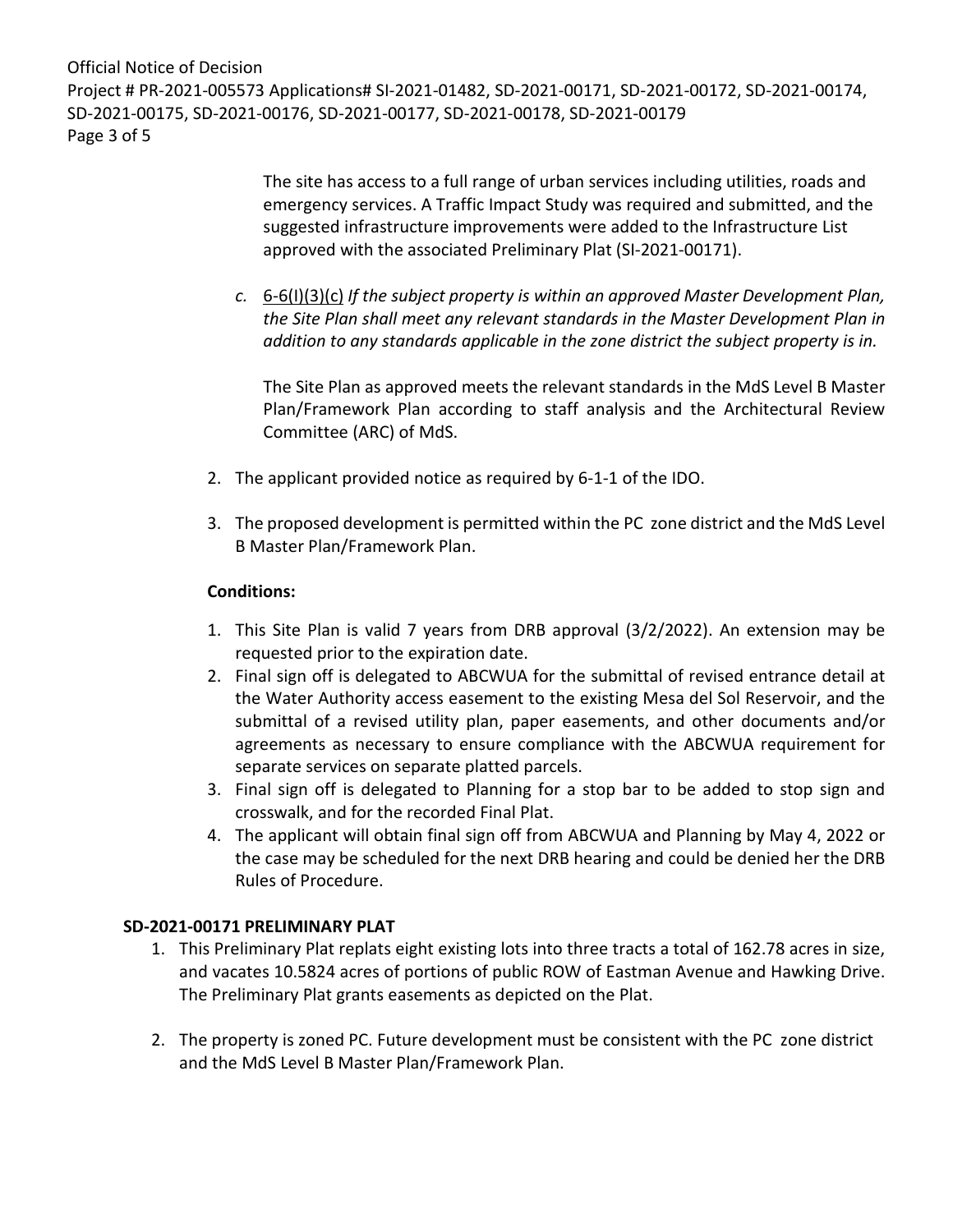Official Notice of Decision Project # PR-2021-005573 Applications# SI-2021-01482, SD-2021-00171, SD-2021-00172, SD-2021-00174, SD-2021-00175, SD-2021-00176, SD-2021-00177, SD-2021-00178, SD-2021-00179 Page 4 of 5

- 3. An Infrastructure List was approved with this Plat. A recorded Infrastructure Improvements Agreement (IIA) is needed prior to the final DRB sign-off of the Final Plat.
- 4. At the March 2, 2022 DRB hearing for PR-2021-005573, the applicant withdrew the vacations for: SD-2021-00180 – Vacation of Private Easement for Private Access-ABCWUA, and SD-2021-00181 – Vacation of Private Easement for Private Access-ABCWUA.
- 5. The applicant provided the required notice as outlined in the IDO Table 6-1-1.

### **SD-2021-00172 VACATION OF PUBLIC EASEMENT – 22' Public Pedestrian Access**

- 1. The applicant proposes to vacate a 22-foot public pedestrian access easement.
- 2. The applicant justified the vacation request for the easement pursuant to 14-16-6-6-(M)(3) of the IDO.

### **SD-2021-00174 VACATION OF PUBLIC EASEMENT – 22' Public Pedestrian Access**

- 1. The applicant proposes to vacate a 22-foot public pedestrian access easement.
- 2. The applicant justified the vacation request for the easement pursuant to 14-16-6-6-(M)(3) of the IDO.

# **SD-2021-00175 VACATION OF PUBLIC EASEMENT – 30' Public Waterline Easement**

- 1. The applicant proposes to vacate a 30-foot public waterline easement.
- 2. The applicant justified the vacation request for the easement pursuant to 14-16-6-6-(M)(3) of the IDO.

#### **SD-2021-00176 VACATION OF PUBLIC EASEMENT – 40' PNM Easement**

- 1. The applicant proposes to vacate a 40-foot PNM Easement.
- 2. The applicant justified the vacation request for the easement pursuant to 14-16-6-6-(M)(3) of the IDO.

# **SD-2021-00177 VACATION OF PUBLIC EASEMENT – Pedestrian Access and Drainage**

- 1. The applicant proposes to vacate a pedestrian access and drainage easement.
- 2. The applicant justified the vacation request for the easement pursuant to 14-16-6-6-(M)(3) of the IDO.